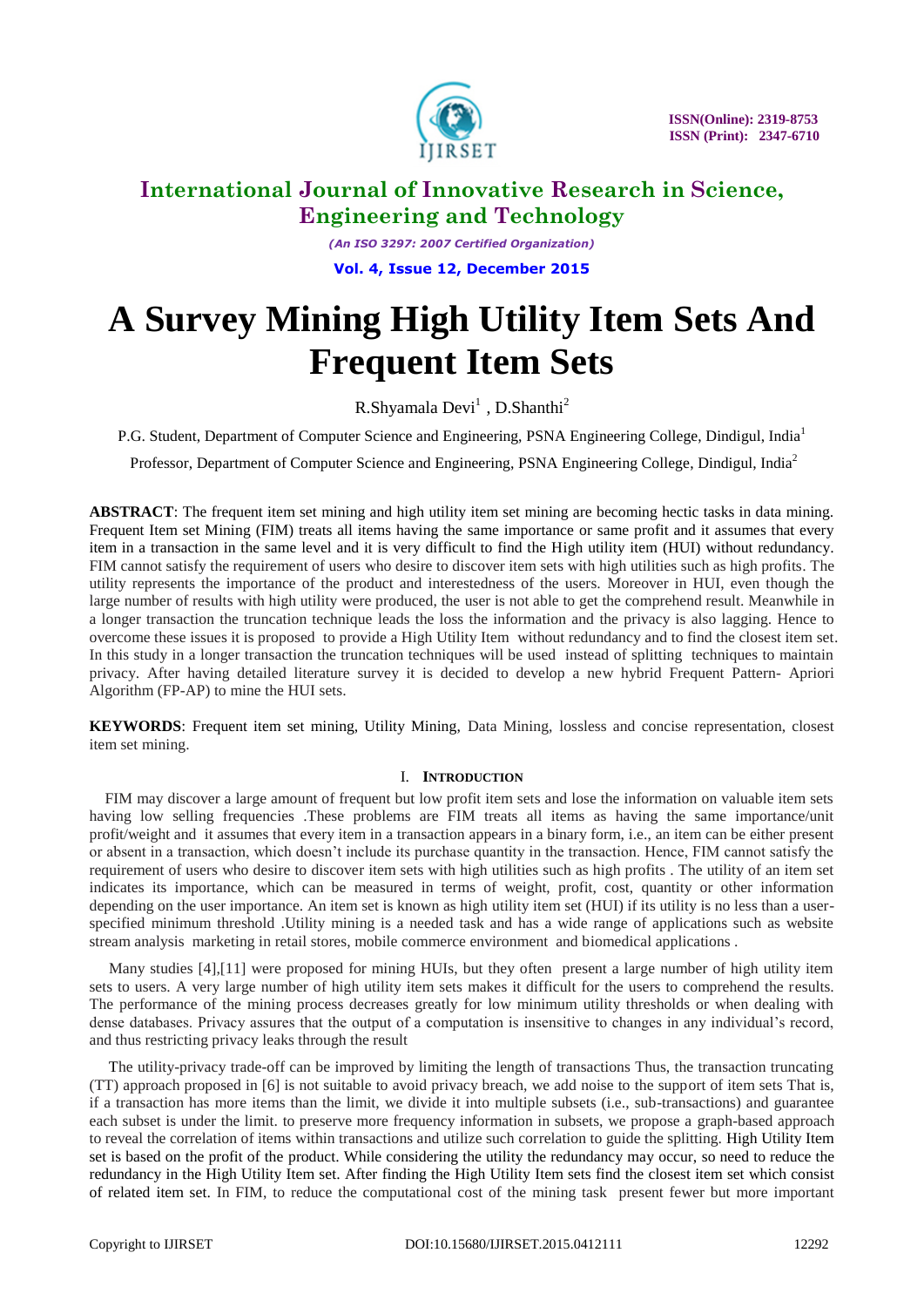

*(An ISO 3297: 2007 Certified Organization)*

#### **Vol. 4, Issue 12, December 2015**

II. **PROCESS FLOW**

patterns to users, many studies focused on developing concise representations

# Profit Database Transformed database Discover high utility item set Closed high utility item set Derive All High Utility (DAHU) **Split the Transactions Frequent Item Set Mining Display the Result**

Fig 1. Process flow for finding HUI with transaction splitting

 Fig.1 illustrates that there will be two database one for storing the transactions and another for profit details. High Utility Items will be found by discarding unpromising and isolated item set. Find the closest item set from the high utility item set. An item set is closed if none of its immediate supersets has same support as item sets. An item set is maximal frequent if none of its immediate supersets is frequent. Remove the unpromising items reduce the redundancy

 DAHU (Derive All High Utility Item sets)is used to derive all the all the high utility from the DAHU tree . For a longer transaction, if truncation is done then information loss may occur. Instead, use splitting methods to split the longer transaction. Find the frequent item set with item set having the high utility. Privacy is the major issue in the real world. So add privacy to the result and display the result .

 The reminder of this paper is organized as follows. Section II, describes the Related Works. Section III summarizes the conclusion.

#### III. **RELATED WORKS**

 Different algorithms were proposed for finding High Utility Item sets and Frequent Item set mining and their pros and cons were listed below

#### A. **High Utility Item sets and Frequent Item Set:**

#### **Smart truncation:**

 It solves the classical frequent item set mining problem, in which the goal is to find all item sets whose support exceeds a threshold. This raises the possibility of improving the utility-privacy trade off by limiting transactions' cardinality. In general impose such a limit so instead, we explore enforcing the limit by truncating transactions. Experimental results with datasets indicate that truncating has a large positive impact on quality ,limiting the maximal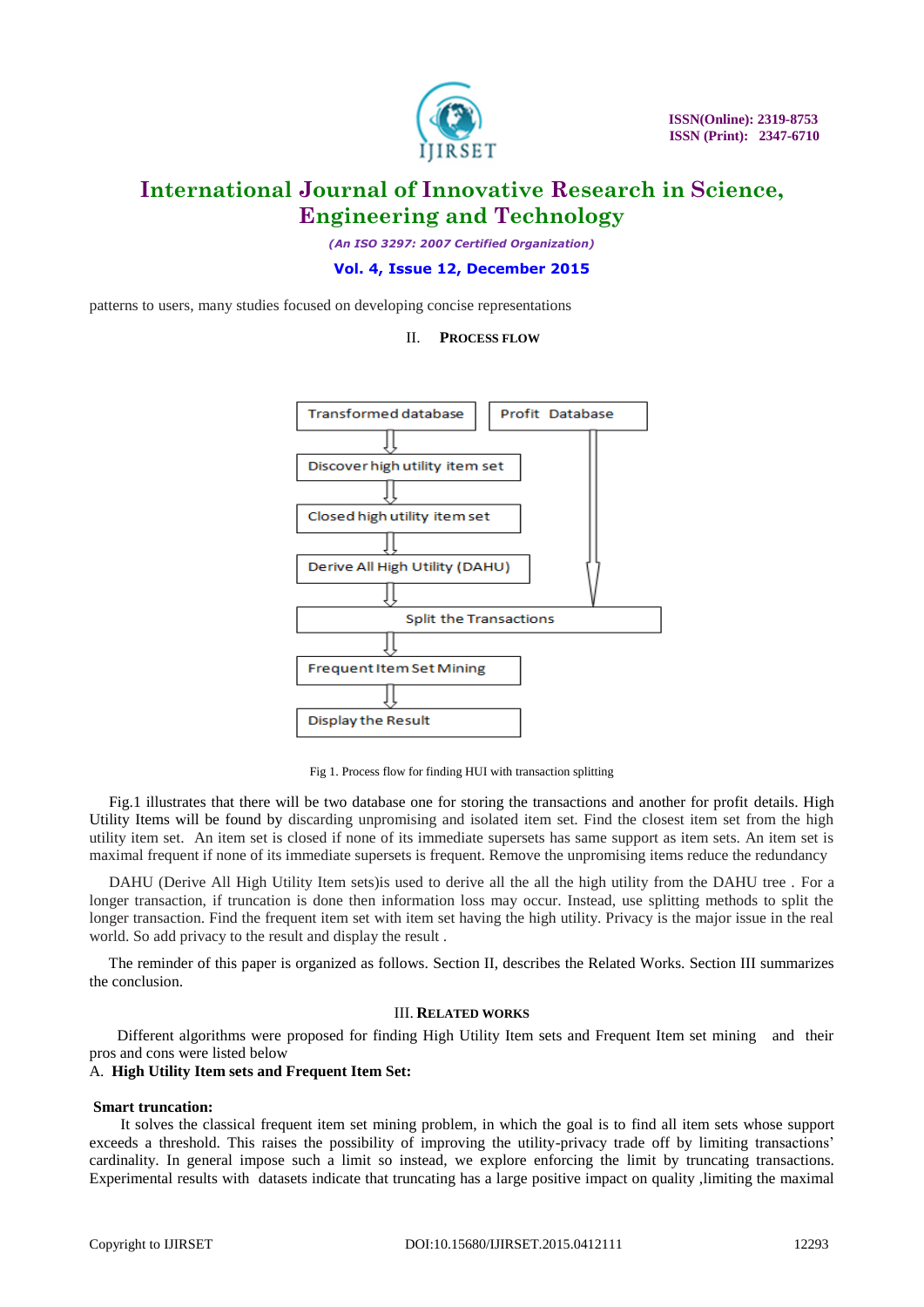

*(An ISO 3297: 2007 Certified Organization)*

#### **Vol. 4, Issue 12, December 2015**

cardinality of transactions is simple so truncate a transaction whose cardinality violates that constraint by only keeping a subset of that transaction. That heuristic technique requires us to compute the percentage of transactions for each cardinality, which also has privacy implications, and thus, we add geometric noise to that computation.

 If a transaction has more than a specified number of items, we delete items until the transaction is under the limit. It is hard to precisely quantify the relationship between the maximal cardinality of transactions and the sensitivity of multiple item set. FIM treats all items as having the same importance/unit profit/weight and it assumes that every item in a transaction in the same priority.

#### **CTU-PROL algorithm***:*

 Improved performance by reducing both the search space and the number of candidates. Especially UP-Growth, not only reduce the number of candidates effectively but also outperform other algorithms substantially in terms of runtime. Does not provide comprehend result to the users and lots of useless candidates are pruned carries more computations and thus slower. [3]

#### **Projection Based Mechanism**:

 It can directly generate the required item sets from the transactions. The indexing structure is designed to quickly find the transactions of each item set in the database. The original database is not copied for each item set to find high utility item sets, but instead, they are directly extracted through the indexing structure [3]. The memory consumed is thus less than that needed by directly copying the original database for mining. Each candidate sequence could be thought of as a query condition, and the tuples in the database that contained these sequences were projected. If Transaction is longer, then the performance will be degraded. Only the high utility item set were found but closed and maximal item set were not found.

#### **CTU-Mine Algorithm**

 CTU-Mine algorithm to mine the complete set of high utility item sets from relatively dense or long pattern datasets. The data structure and algorithm extend the pattern growth approach, taking into account the lack of ant monotone property for pruning utility based patterns. Each item of the Item Tables is used as the starting point to mine all high utility item sets in the associated sub tree by first checking its TWU.

 If a pattern generated by this transaction is included in some node of the current CTU-tree, then we update the TWU and the array of total quantities associated with it. While updating the transaction weight unit for any pattern the contributions of the items not included in the Item Table are deducted from the corresponding transaction value.

 For high thresholds, Two-phase runs relatively fast compared to CTU-Mine, but when the utility of the threshold becomes lower, CTU-Mine performs Two-Phase. For very low utility thresholds, Two Phase could not complete the computation even after 10 hours of CPU Time. High utility item sets will be displayed to the user with redundancy and there is no concise result.

#### **EFIM Algorithm (Efficient High-Utility Item Set Mining)**

EFIM (Efficient high-utility Item set Mining), which introduces several new ideas to more efficiently discovers high-utility item sets both in terms of execution time and memory. EFIM relies on two upper-bounds named sub-tree utility and local utility to more effectively prune the search space. It also introduces a novel array-based utility counting technique called Fast Utility Counting to calculate these upper-bounds in linear time and space.[17]

 Transaction merging is obviously desirable. However, a key problem is to implement it efficiently. To find identical transactions in O(n) time,, sort the original database according to a new total order T on transactions. Sorting is achieved in time, and is performed only once. Projected databases generated by EFIM are often very small due to transaction merging.

#### **Privbasis Algorithm**

 It meets the challenge of high dimensionality by projecting the input dataset onto a small number of selected dimensions that need to be cared. In fact, PrivBasis often uses several sets of dimensions for such projections, to avoid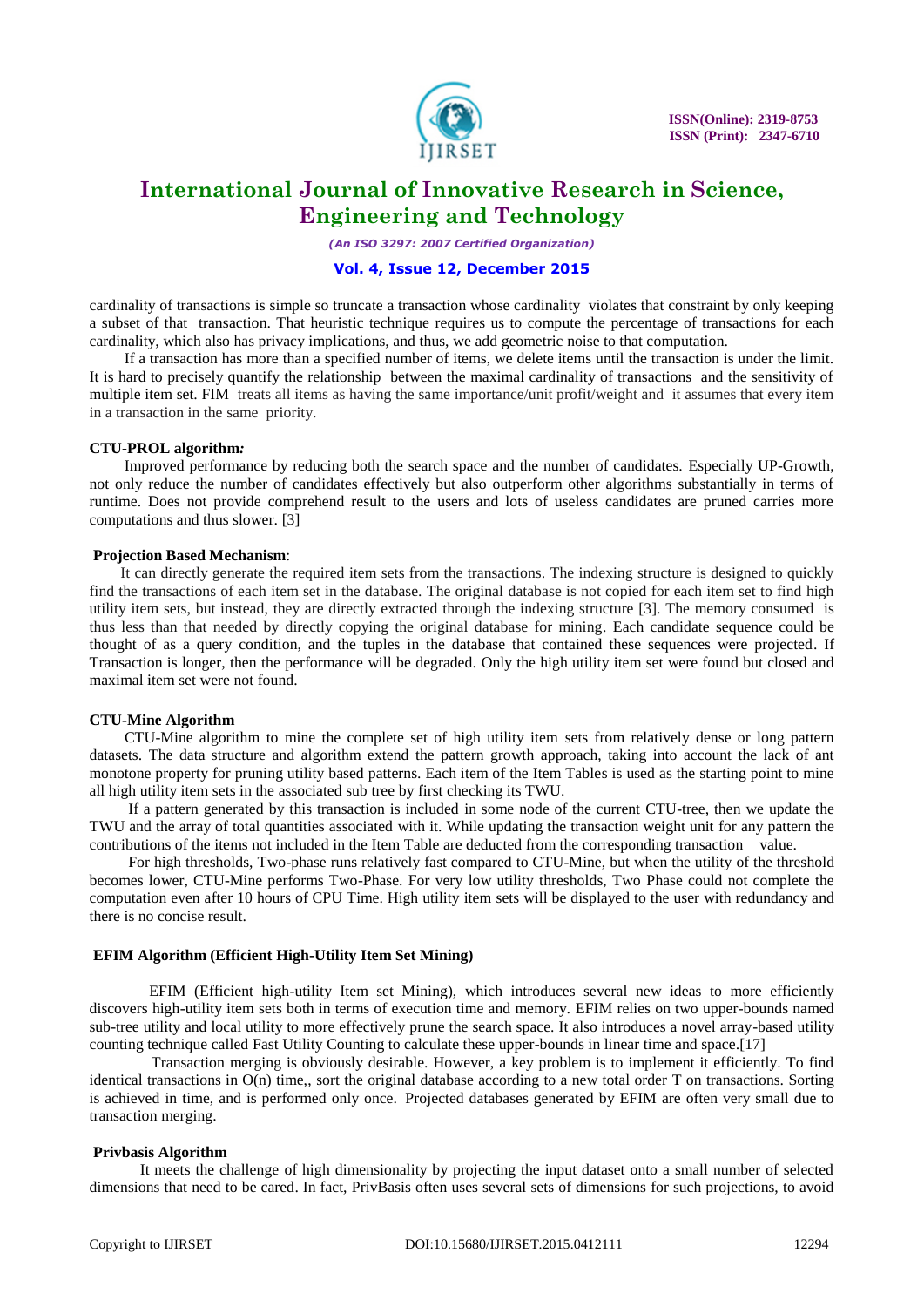

*(An ISO 3297: 2007 Certified Organization)*

#### **Vol. 4, Issue 12, December 2015**

any set containing too many dimensions. Every basis in B corresponds to one such set of dimensions for projection. This technique enables one to select which sets of dimensions are most helpful for the purpose of finding the k most frequent item sets. [8]

When the column N is larger than the truncated frequency approach is completely ineffective. The reason why the Truncation Frequency (TF) method does not scale is that when one needs to select the top k item sets from a large set U of candidates, with large size causes two difficulties. The first is regarding the running time. Even if every single low-frequency item set in U is chosen with only a small probability, the sheer number of such low-frequency item sets means that the k selected item sets likely includes many infrequent ones.[6]

 The TF technique tries to notify the running time by pruning the search space, but it does not address the accuracy challenge. This addresses the symptom for a larger candidate set, but not the root cause.

#### **Clasp (Closed Sequential Patterns Algorithm)**

 Different strategies have been proposed so far, among which SPADE [16], exploiting a vertical database format Free Span and Prefix Span, based on projected pattern growth are the most popular ones. These strategies show good performances in databases containing short frequent sequences

 Even worse, sometimes it is impossible to complete the algorithm execution due to a memory overflow. There are two main different changes added in ClaSP[15] with respect to SPADE is the step to check if the sub tree of a pattern can be skipped and the step where the remaining non-closed patterns are eliminated . Regarding the non-closed pattern elimination the process consists of using a hash function with the support of a pattern as key and itself as value. If two patterns have the same support we check if one contains the other, then the condition is satisfied, we remove the shorter pattern. It doesn't found the item which has the high utility .

#### **Sparse vector mechanism**

Discovers frequent item sets using a small portion of the privacy budget. Algorithm uses the remaining privacy budget to efficiently and effectively build a differentially private FP-tree. [5]

 For longer transactions the computation may take for longer time so if truncation is done then information loss may occur .The user always expect the result should be in a concise manner without any information loss.[4]

#### **SPADE (Sequential Pattern Discovery Using Equivalence Classes)**

 SPADE not only minimizes I/O costs by reducing database scans, but also shortens the computational costs by applying efficient search schemes. The vertical id-list based approach is also insensitive to data-skew. SPADE outperforms previous approaches by a factor, and by an order of magnitude if we have some included off-line information. Further, SPADE scales linearly in the database size, and a number of other database parameters.

 The key challenge of handling graph datasets is the unknown output space while applying exponential mechanism. The Diff-FPM algorithm meets the challenge by unique frequent pattern mining and applying differential privacy into an MCMC sampling framework. removing a node in a star graph may result in an empty graph.

### **CHARM**

 That it is not necessary to mine all frequent item sets in the initial step, instead it is sufficient to mine the set of closed frequent item sets, which is much smaller than the set of all frequent item sets. It is also not necessary to mine the set of all possible rules. We show that any rule between item sets is equivalent to some rule between closed item sets. Thus many redundant rules can be eliminated.

 When the number of closed item sets itself becomes very large, we cannot hope to keep the set of all closed item sets in memory CHARM does better at lower supports.

#### **IUPG-Algorithm**

These algorithms are experimented on synthetic datasets and real time datasets for different support threshold. IUPG algorithm performs well than UPG algorithm for different support values. IUPG algorithm scales well the size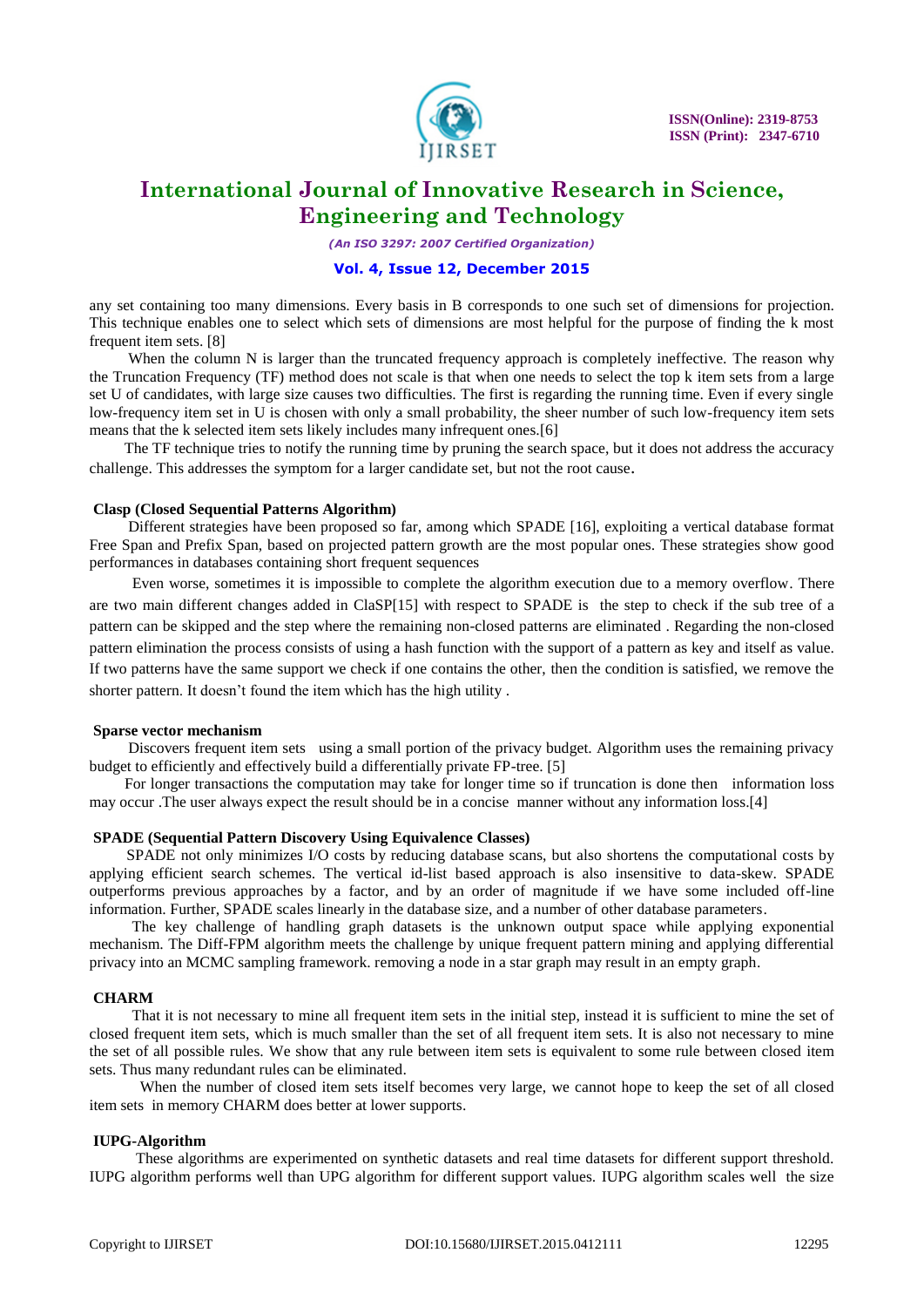

*(An ISO 3297: 2007 Certified Organization)*

#### **Vol. 4, Issue 12, December 2015**

of the transaction database increases.

values are beyond a user specified threshold in a transaction database.

 Although DGU and DGN strategies are effectively reduce the number of candidates in Phase 1(i.e., global UP-Tree). But they cannot be applied during the construction of the local UP-Tree. Instead use, DLU strategy (Discarding local unpromising items) to remove the utilities of low utility items from path utilities of the paths and DLN strategy (Discarding local node utilities) to remove utilities of descendant nodes during the local UP-Tree construction.[6][7]

#### **Two Phase Algorithm**

 It is used to mine prefixes and a candidate set of substring patterns. Consider both *substring* and *prefix* patterns. The frequency of the substring patterns is again refined in the successive phase where we employ a new transformation of the original data to reduce the noise a local transformation technique on the original string records which reduces the amount of noise injected by the Laplace Mechanism [7].

 The magnitude of the noise does not depend on the real answer, the mechanism turns out to be in favour of queries with a large count. It doesn't include the mining of noisy frequent patterns as well as the mining of patterns with concise representation such as closed sequential patterns. The existing solutions to the issue make repeated database scans,[16] and use complex hash structure. SPADE uses combinatorial properties to divide the lager problem into smaller sub-problems that can be individually solved in main-memory using better lattice search techniques, and using simple join operations. Thus depending on the amount of main-memory available, that can recursively partition large classes into smaller ones, until each class is small enough to be solved independently in main-memory ,to implement the subsequence pruning step efficiently, we need to store all frequent sequences from the previous levels in some sort of a hash structure. compression can't be done in SPADE.

#### **Private Frequent Pattern Mining Algorithm***:*

 It has been well recognized that simple anonymization schemes that remove obvious identifiers carry heavy risks to privacy. Even privacy-preserving graph mining techniques based on k-anonymity are now often considered to offer insufficient privacy under strong attack models.[8] Recently, the model of differential privacy was proposed to restrict the inference of secured information even in the presence of a strong adversary. It needs the output of a differentially private algorithm is identical (in a probabilistic sense), or not a participant contributes her data to the dataset [12][13]..

#### IV.**PROPOSED SYSTEM**

 Regarding the survey discussed above the issues like redundant utility items, time consumption, information loss, no comprehend results and privacy problems were occurred. Focusing on those issues the proposed work is to provide a comprehend results to the user without redundancy and also provide a closest item sets.Eventhough, for a longer transactions, a new splitting technique is used it maintains the privacy. The proposed algorithm FP-AP is used for mining high utility with frequent item set.

#### V. **CONCLUSION**

 Frequent item set mining treats all the item in the same level so it is difficult to find the items which have the high utility. FIM mines the items which occur frequently but, HUI (high utility item set were used to identify the items with high profit or according to the user interestedness. Even in the HUI redundancy may occur which doesn't have any comprehend result for longer transactions the truncation is used which may loss some information. For sensitive information privacy issue occur This survey helps understand the issues of HUI and would serve as a beginning point to focus on mining closest item set and using different techniques for longer transactions and end result added with privacy.